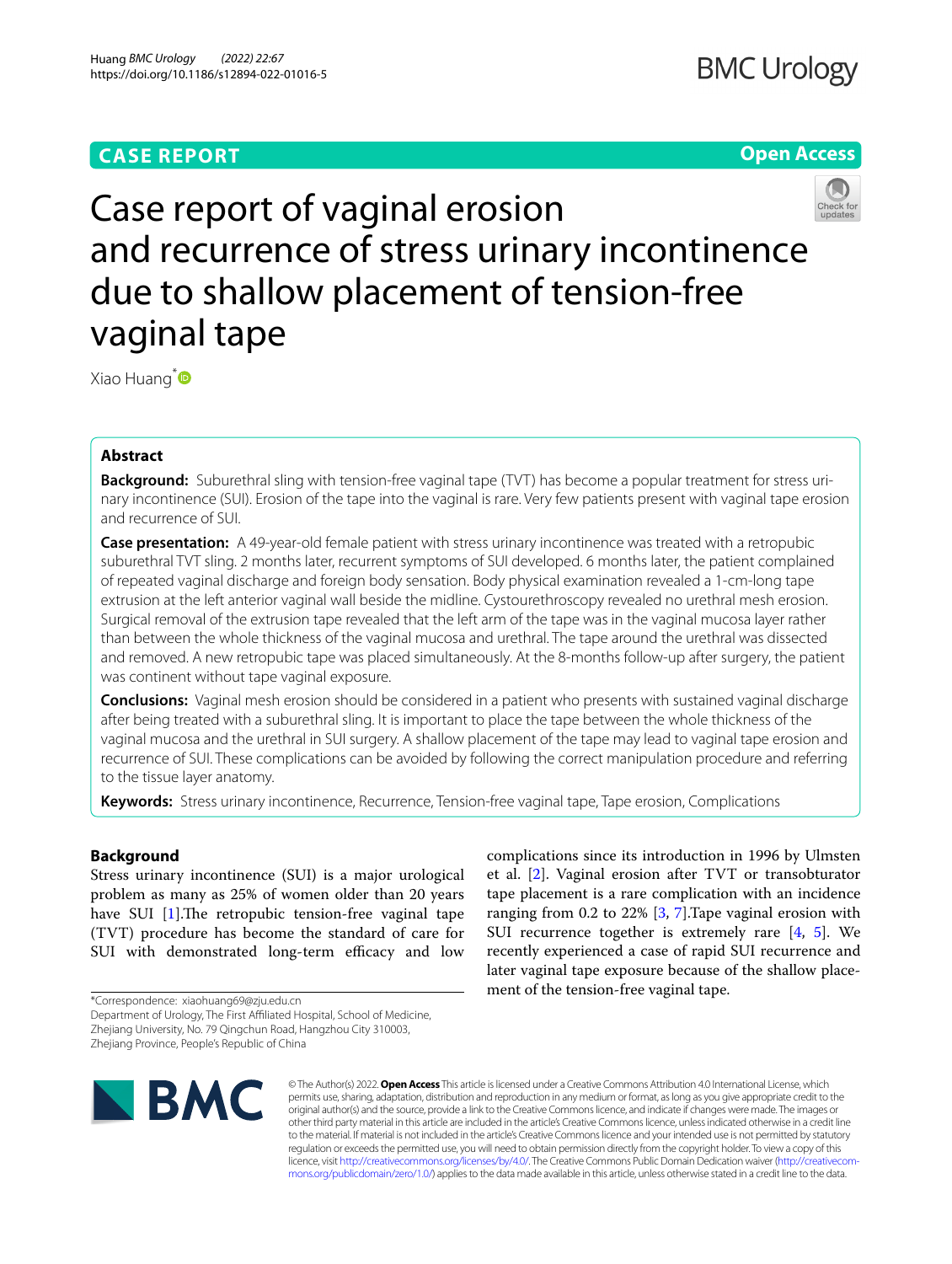# **Case presentation**

A 49-year-old woman was referred to our center because of vaginal tape exposure for 2 weeks and recurrent SUI symptoms for 4 months. The patient had a history of a retropubic TVT sling procedure performed at 6 months ago due to SUI at a local hospital. 2 month later after the TVT surgery, the patient had recurrent SUI symptoms, such as urine leakage when sneezing and coughing. After physical examination and symptoms estimation, no special treatment was recommended to the patient by the physician of the local hospital. 6 months after surgery, the patient had aggravating urine leakage symptoms and repeated vaginal discharge and foreign body sensation. Vaginal tape exposure was found by her male partner for dyspareunia 2 weeks before the patient came to our center. Her medical history was signifcant for hypertension history for 2 years. Her blood pressure was well controlled with candesartan. The patient had once natural delivery and was in menopausal status before TVT surgery.

Urinalysis and vaginal secretions were negative. Body physical examination revealed a 1-cm-long tape extruding (yellow circle contour) from the left anterior vaginal wall beside the midline (Fig. [1,](#page-1-0) red arrow). Cystourethroscopy revealed no urethral tape erosion. Urodynamic

examination confrmed the SUI diagnosis. A 2-cm-long longitude incision in the anterior vaginal wall was made. Transvaginal periurethral dissection was performed. Surgical removal of the extruded tape revealed that the left arm of the tape was wrongly put in the vaginal mucosa layer(Fig. [2,](#page-1-1) yellow arrow) rather than between the whole thickness of vaginal mucosa and urethral (Fig. [2](#page-1-1), green arrow). A 5-cm-long tape around the urethral was dissected and removed (Fig. [3](#page-2-0)). A new retropubic tape was placed simultaneously. At the 8-months follow-up after surgery, the patient was continent without tape vaginal exposure.

# **Discussion and conclusions**

Although the TVT sling procedure either by retropubic or transobturator way is been demonstrated to be a safe and efective surgery for SUI, there have been reports of complications. The most common complications are de novo urge incontinence and voiding dysfunction [[3,](#page-3-2) [4](#page-3-4), [6](#page-3-6)]. Vaginal tape erosion/exposure/extrusion is a rare complication with an incidence ranging from 0.2 to 22% [\[3](#page-3-2), [7\]](#page-3-3).Tape vaginal erosion with SUI recurrence together is extremely rare  $[4, 5]$  $[4, 5]$  $[4, 5]$ . The exact reasons for vaginal tape erosions remain uncertain, but possible explanations



**Fig. 1** Body physical examination revealed a 1-cm-long tape (yellow circle contour) extruding from the left anterior vaginal wall beside the midline (red arrow)



<span id="page-1-1"></span><span id="page-1-0"></span>**Fig. 2** Transvaginal periurethral dissection was performed. Surgical removal of the extruded tape revealed that the left arm of tape (white contour) was wrongly put in the vaginal mucosa layer (yellow arrow) rather than between the whole thickness of vaginal mucosa and urethral layer (green arrow)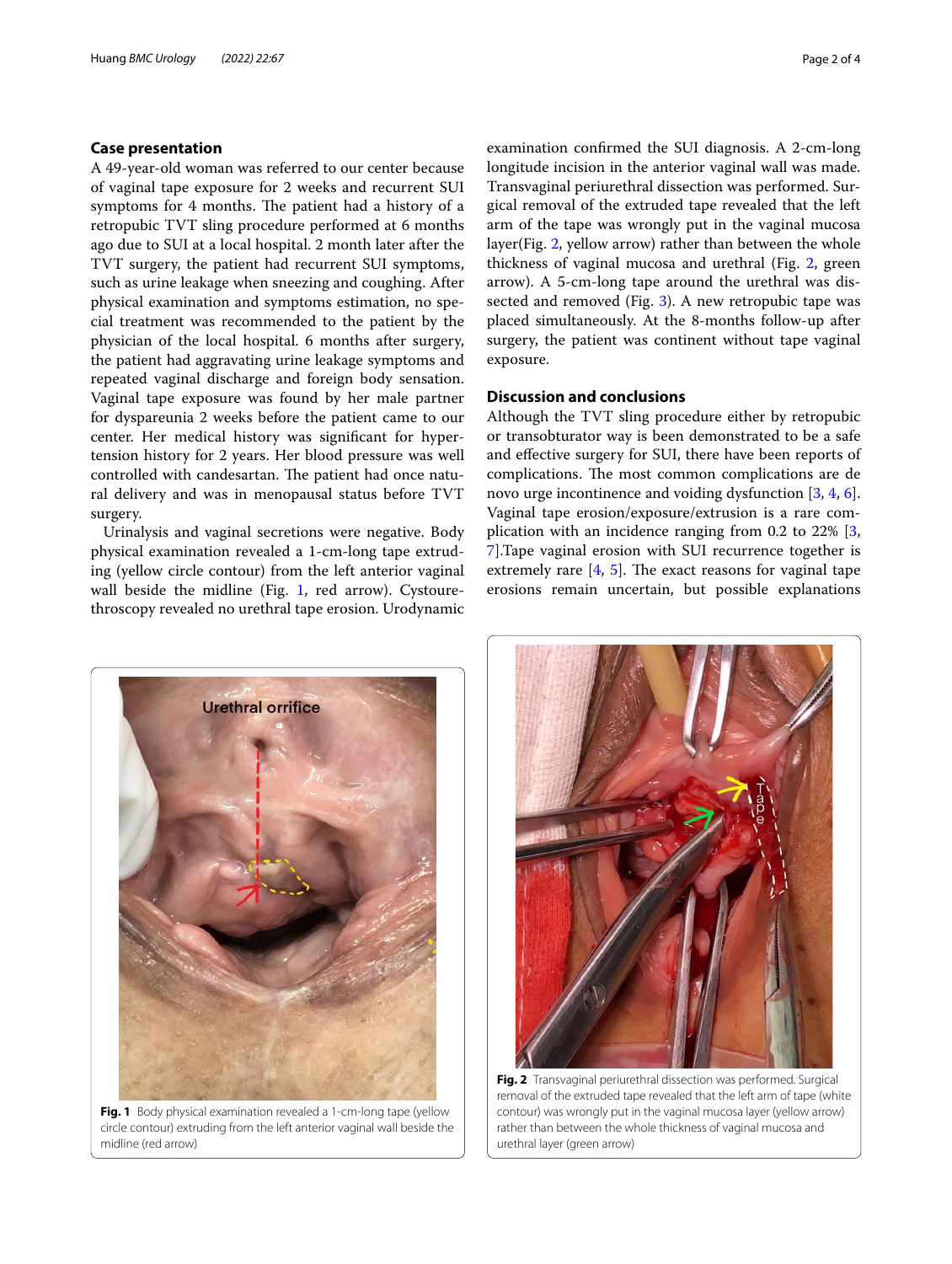

<span id="page-2-0"></span>include wound infection, excessive sling tension, small mesh pore size, poor mesh incorporation, radiotherapy, postoperative vaginal atrophy, and premature sexual intercourse after operation [\[7–](#page-3-3)[9\]](#page-3-7). Risk factors for erosion are the length of vaginal incision>2 cm, recurrent vaginal incision for postoperative complications, and previous pelvic organ prolapse or incontinence surgery [[7](#page-3-3)]. In our case, none of the above reasons can explain the mechanism of rapid SUI recurrence and later tape erosion. We verifed in surgery that the right arm was in the proper layer of the vaginal wall and had no erosion. The left arm of the tape, however, was wrongly put in the vaginal mucosa layer rather than between the whole thickness of vaginal mucosa and urethral. Thus, shallow placement of the tape may cause rapid recurrence of SUI and vaginal tape erosion. In order to get the correct anatomy for the tape placement, we usually inject 10–20 ml saline into the vaginal mucosa. The incision should be deep enough to separate the whole thickness of the vaginal wall. Blunt dissection is recommended by using tissue scissor. It`s important to make sure that the bilateral tissue tunnels for the tape placement are in the same layer of the vaginal wall. After dissection of the vaginal mucosa, the urethral should be in integrity.

Symptoms of vaginal tape erosion include sustained vaginal discharge, vaginal bleeding, dyspareunia of

the patient or her partner  $[8-10]$  $[8-10]$  $[8-10]$ . Some patients may have no symptoms, so a careful vaginal examination is needed after surgery for follow-up. Vaginal tape erosion without other problems can be treated in a conservative way, such as prointravaginal estrogen administration [[5,](#page-3-5) [11](#page-3-10)]. When conservative treatments fail, partial or complete tape removal is recommended [[5](#page-3-5), [11](#page-3-10), [12](#page-3-11)]. For the correction of recurrent SUI, retropubic TVT tape is recommended for high priority with encouraging success [[13\]](#page-3-12). Therefore, after partial removal of periurethral tape, we put another retropubic vaginal tape. At the 8-months follow-up after surgery, the patient was continent without tape vaginal exposure.

For the technique of TVT either by retropubic or transobturator pathway, it is important to place the tape between the whole thickness of the vaginal mucosa and the urethral in SUI. A shallow tape placement may cause rapid SUI recurrence and the vaginal tape erosion. These complications can be avoided by following the correct manipulation procedure and referring to tissue layer anatomy.

#### **Abbreviations**

SUI: Stress urinary incontinence; TVT: Tension-free vaginal tape.

# **Acknowledgements**

Not applicable.

#### **Author contributions**

XH: Data collection, manuscript writing; The author read and approved the fnal manuscript.

#### **Funding**

Natural Science Foundation of Zhejiang Province granted Dr. Xiao Huang for the projector named "Treatment of chemokine CXCL 12 combined with muscle precursor stem cell autografting on rat stress urinary incontinence" (number: LY19H050008) for female stress urinary incontinence basic and clinical research.

# **Availability of data and materials**

The datasets used and analysed during the current study are available from the corresponding author on reasonable request.

# **Declarations**

## **Ethics approval and consent to participate**

The manuscript entitled "Case report of vaginal erosion and recurrence of stress urinary incontinence due to shallow placement of tension-free vaginal tape" is under the permission and consent to participate from The ethics committee of the Zhejiang University First afliated Hospital.

## **Consent for publication**

I declare that the written consent was obtained from the participant. We received the consent to publish from the patient herself. We keep the "Consent form" for request anytime.

## **Competing interests**

The author declare that he has no competing interests.